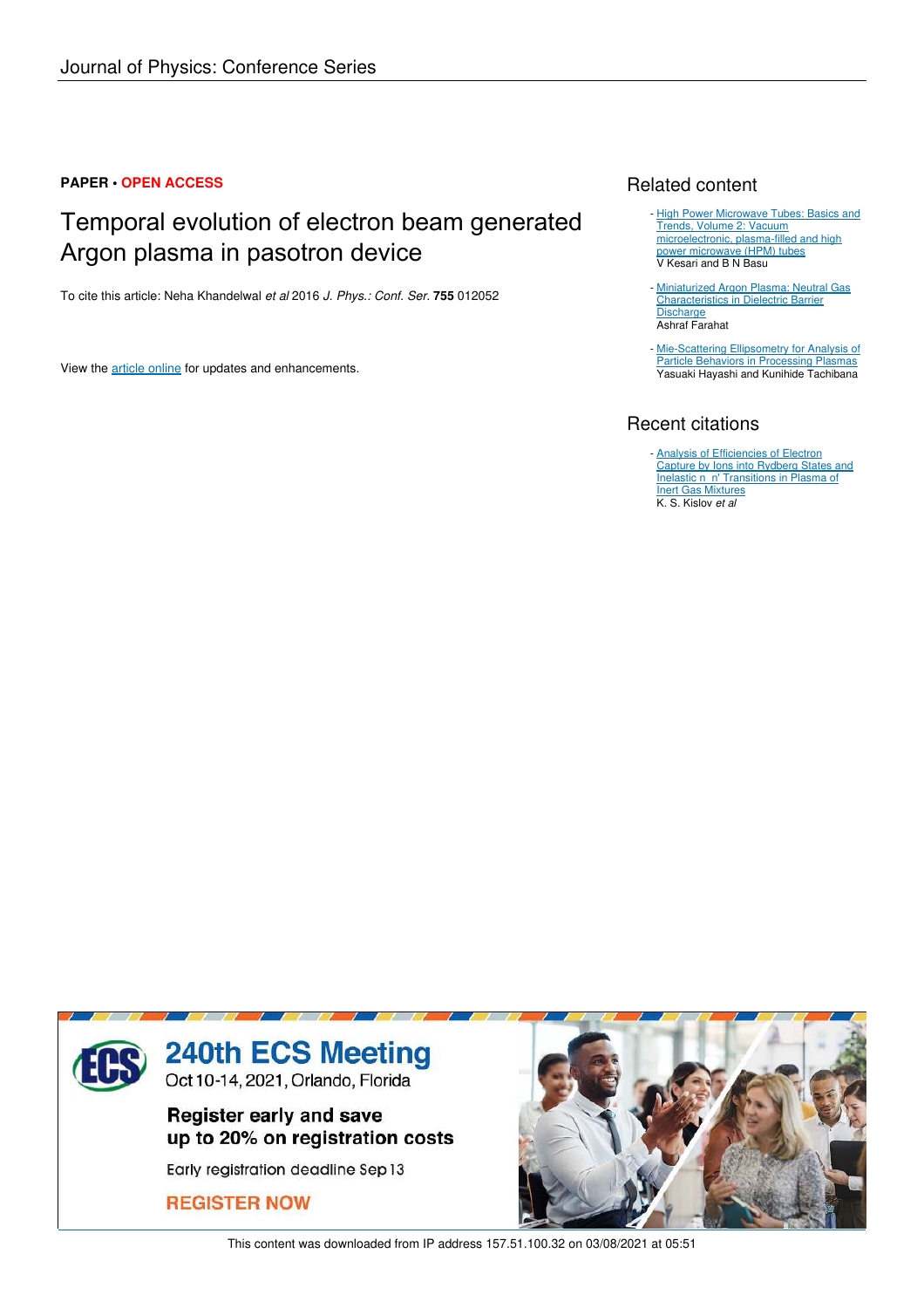# **Temporal evolution of electron beam generated Argon plasma in pasotron device**

 $N$ eha Khandelwal $^{1}$ , U N Pal $^{1}$  , Ram Prakash $^{2}$  and  $Y$  Choyal $^{1}$ 

<sup>1</sup>School of Physics, Devi Ahilya University, Indore (M.P.), India <sup>2</sup>Microwave Tube Division, CSIR-Central Electronics Engineering Research Institute, Pilani (Raj.), India

E-mail: [neha202k@gmail.com](mailto:neha202k@gmail.com) 

**Abstract.** The plasma- assisted slow wave oscillator (PASOTRON) is a high power microwave source in which the electron beam in the interaction region is confined by the background plasma. The plasma is generated by impact ionization of background gas with the electron beam. A model has been developed for temporal evolution of Argon plasma in pasotron device. In this model, we consider electron beam of energy E interacting with Argon gas. The resulting ionization creates quasi neutral argon plasma composed of argon Ar atoms, singly ionized ions  $Ar^{+1}$ and electrons having energy from 0 to E. Electron impact excitation, ionization, radiative decay, radiative recombination and three body recombination processes are considered in this model. Population of ground and excited states of argon atom, ground state of argon ion as well as the population of electron energy groups is calculated by solving time dependent rate equations. Temporal evolution of electron beam generated plasma is given.

#### **1. Introduction**

The plasma assisted slow wave oscillator (PASOTRON) [1,2],is a unique high power microwave source that operates in the absence of external magnetic fields that makes these device light in weight and therefore is attractive for airborne applications. The transport of an intense electron beam in the pasotron is based on the focusing effect of beam generated plasma which neutralizes the beam space charge. Initially the interaction is region is filled with a neutral argon gas, so there is no plasma and beam diverges due to its own self fields [3]. The plasma neutralizes the space charge field of the electron beam and consequently an external magnetic field to guide the beam is not needed.

The paper is organized as follows. In section 2, kinetics and rate equations of electron beam generated plasma for pasotron is described. Section 3 contains the simulation results and in the final section we summarize our results.

#### **2. Kinetics of electron beam generated argon plasma**

In our model, we consider impact ionization of argon gas with an electron beam of energy E. The resulting ionization creates quasi neutral argon plasma composed of argon Ar atoms, argon singly ionized ions Ar+ and electrons having energy from 0 to E. We ignore higher ionization states of Ar. When an energetic electron interacts with gas, it loses its energy through excitation, ionization and secondary electron production. The important processes are spontaneous radiative transition and collisional transitions induced by electron impact. The processes included in the model are:

(i) Electron impact excitation: Ar atom can be excited from one energy level to a higher energy

Content from this work may be used under the terms of theCreative Commons Attribution 3.0 licence. Any further distribution  $(cc)$ of this work must maintain attribution to the author(s) and the title of the work, journal citation and DOI. Published under licence by IOP Publishing Ltd 1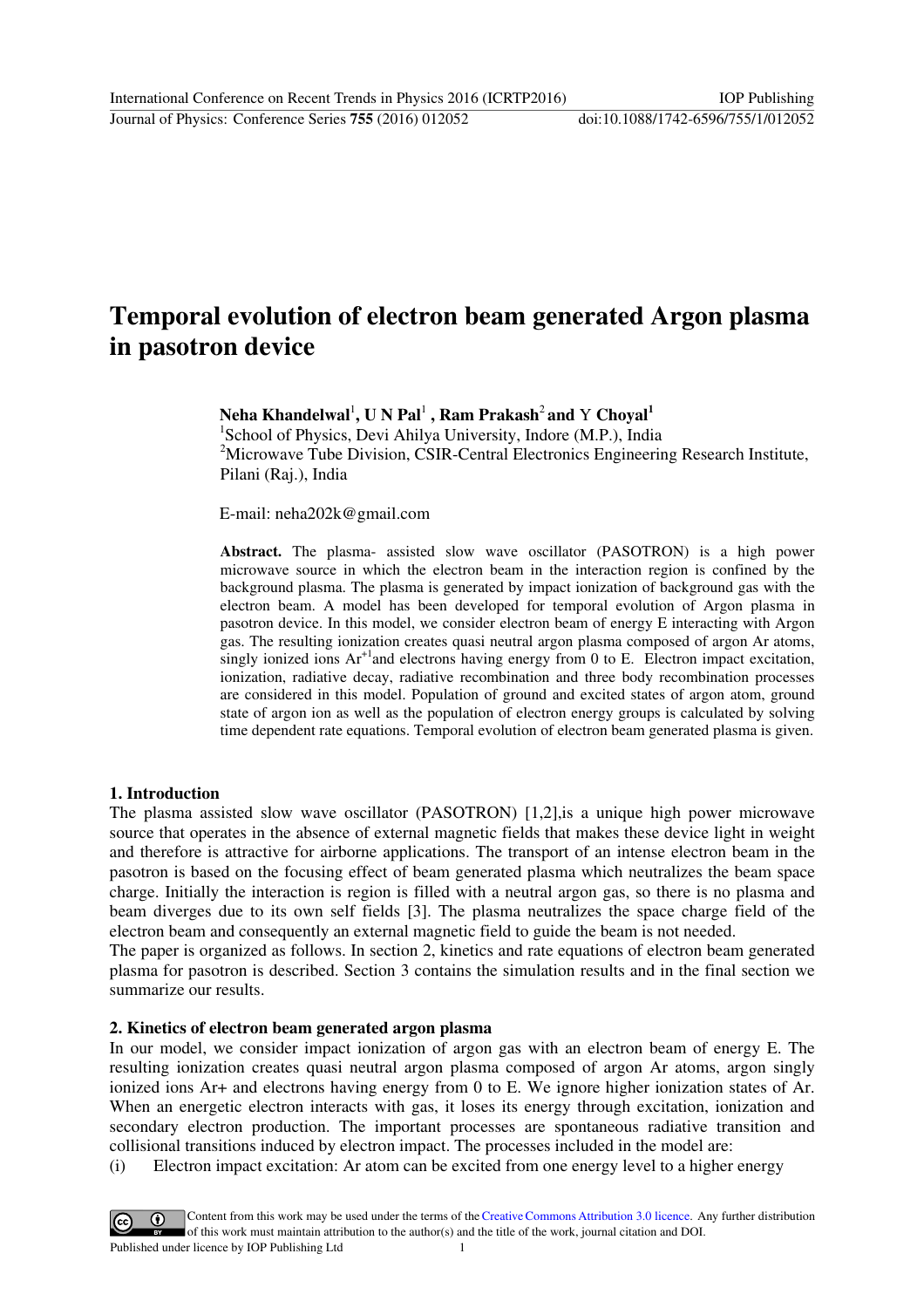Journal of Physics: Conference Series **755** (2016) 012052 doi:10.1088/1742-6596/755/1/012052

level due to inelastic collision with incident electrons.

 $e + Ar \rightarrow Ar^* + e$ 

(ii) Electron impact ionization: Electrons with sufficient energy can remove an electron from an atom and produce one extra electron and ion.

$$
e + Ar \rightarrow Ar^{+} + e + e
$$

(iii) Spontaneous emission: Once an atom is excited, it will de-excite to the ground state without any external influence. This process is called spontaneous emission.

$$
Ar^* \to Ar + h\vartheta
$$

 $(iv)$  Radiative Recombination: Ar<sup>+</sup> can recombine with secondary electrons creating Ar atom and a photon.

$$
e + Ar^+ \rightarrow Ar + h\vartheta
$$

(v) Three body recombination:  $Ar^+$ can recombine with secondary electrons in the presence of Ar atom.

$$
e + Ar^+ + Ar \rightarrow Ar + Ar
$$

During these processes primary electrons loose energy while the secondary electrons gain energy. The secondary electrons will then generate tertiary electrons and the avalanche process will follow. To obtain the energy distribution, the energy range 0-E is discretized into N subgroups, i.e., energy bins, denoted by index g, of different energies [4]. The flow of electrons in energy bins for secondary electrons due to collision with atoms, ions and electron is calculated in a top to down order. An appropriate rate equation system is needed to describe the energy distribution of argon plasma. These equations involve the process of excitation, spontaneous emission, ionization, radiative recombination and three body recombination processes of populating and depopulating the levels. Beam induced field effect is not considered in this model.

#### *2.1 Rate Equations*

The rate equation for the population density  $N(n)$  of the n discrete state can be expressed in the general form [4]:

$$
\frac{dN(n)}{dt} = G - L,\tag{1}
$$

where G is the gain term and L is the loss term.

The rate equation begins with the ground state of argon atom:

$$
\frac{dN_1}{dt} = \sum_{k>1} A_{k,1} N_k(t) - \sum_{g_i=1}^{N_g} \sum_{g_j=g_i+1}^{N_g} \alpha(g_i, g_j) N_e(g_i, t) - \sum_{k\leq 6} \sum_{g_i}^{N_g-1} R_{1k}(g_i) N_1(t) + \left[ \sum_{g_i=1}^{N_g} \beta_r(g_i) N_e(g_i, t) + \sum_{g_i=1}^{N_g} \beta_3(g_i) N_e(g_i, t) N_1(t) N_7(t) \right]
$$
\n(2)

In Eq. (2), the first term is the spontaneous radiative decay rate from excited energy state of argon atom *k* to ground state of argon atom, by which ground state are populated. The second term is product of the ionization coefficient and the electron number density at time t. Third term is the product of the excitation rate for generating excitation from ground state to energy state *k* in argon atom due to electron impact excitations by the beam electrons. Last two terms are due to recombination processes. The rate equations for excited states for neutral argon atom are given as follow:

$$
\frac{dN_l}{dt} = \sum_{l=2}^{6} \sum_{g_i}^{N_g - 1} R_{1l}(g_i) N_1(t) - \sum_{l=2}^{6} A_{l1} N_l(t) \tag{3}
$$

Excited states are populated by electrons of higher energy created from ionizing collisions that scatter down into the excited states and population density reduces by spontaneous emission and product of ionization coefficient and number density of that excited level. The rate equation for the ground level of singly ionized argon is

$$
\frac{dN_7}{dt} = \sum_{g_i=1}^{N_g-1} \sum_{g_i=g_i+1}^{N_g-2} \alpha\big(g_i,g_j\big) N_e(g_i,t) \ -\ \Bigl[ \sum_{g_i=1}^{N_g-1} \beta_r\left(g_i\right) \ + \ \sum_{g_i=1}^{N_g} \beta_3(g_i) \ N_1(t) \Bigr] \ N_e(g_i,t) \ N_7(t) \, .
$$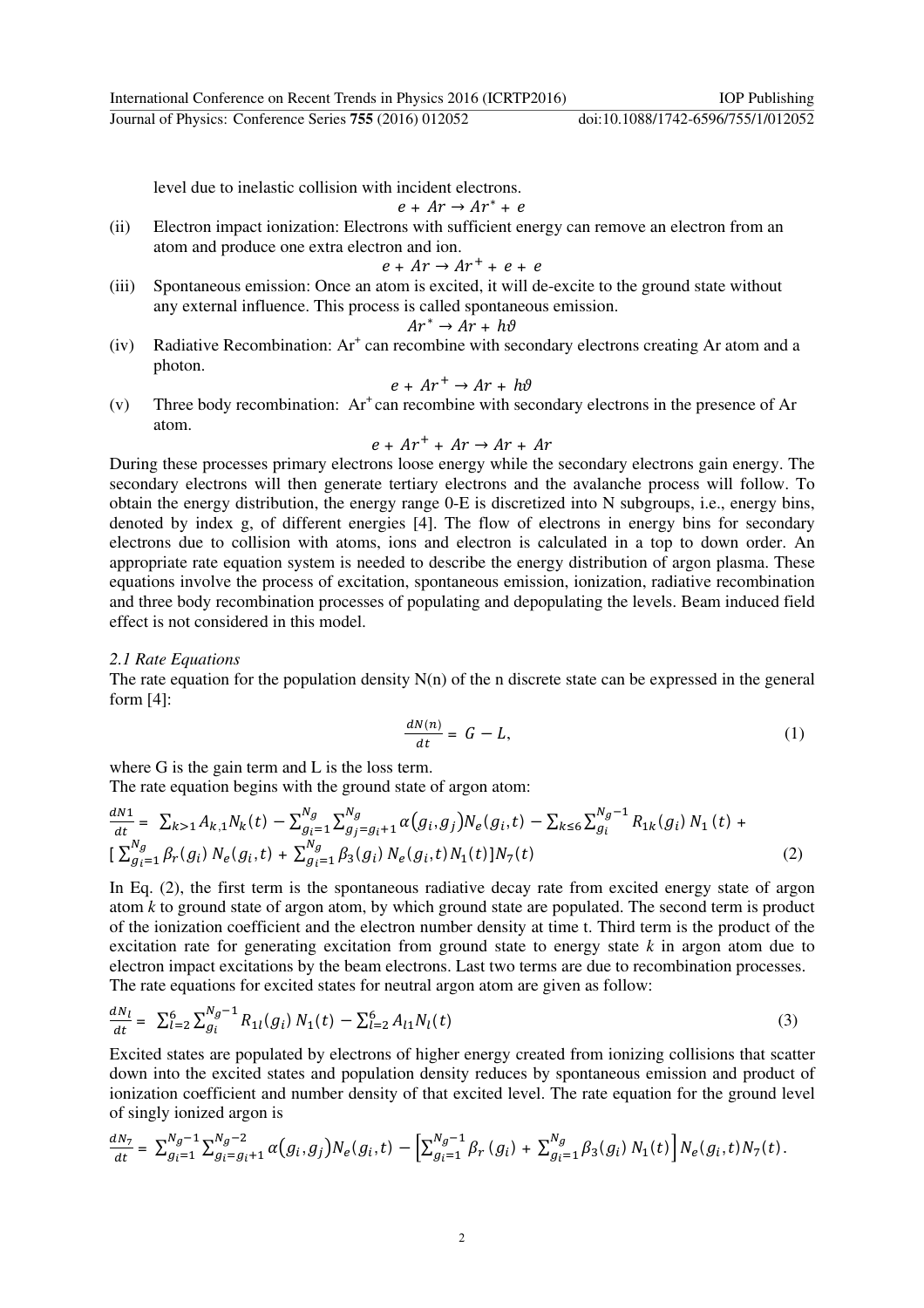Journal of Physics: Conference Series **755** (2016) 012052 doi:10.1088/1742-6596/755/1/012052

(4)

The rate equation for secondary electrons of energy bins  $g_j$  is given by following expression:  $\sim$ 

$$
\frac{dN_e(g_j,t)}{dt} = \sum_{g_j=1}^{M_g-1} \alpha(g_i,g_j)N_e(g_i,t) - [\beta_r(g_j) + \beta_3(g_j)N_1(t)]N_e(g_j,t)N_7(t) - \sum_{g_p=g_j}^{N_g+7} \chi(g_j,g_p)N_e(g_j,t) + \sum_{g_p=g_{j-1}}^{1} \chi(g_j,g_p)N_e(g_{j-1},t)
$$
\n(5)

The gain term in secondary electron rate equation is due to electrons of higher energy created from ionizing collisions that scatter down into the energy bin. The loss term is due to electrons which suffer scattering collisions which cause them to lose sufficient energy to drop down to a lower energy bin as well as electrons in the bin which experience recombination with argon ion.

### *2.2 Transition Rates*

In the study of relativistic electron beam produced plasma, several methods of energy apportionment have been developed to calculate the production yields from degradation of the incident electron energy. We have used Peterson- Green integral equation, in which a continuous energy loss[5] is assumed. The energy spectrum of the secondaries is rather broad, it extends from 0 up to  $(E_n-I_i)/2$ , where is  $E_p$  incident kinetic energy and  $I_j$  the ionization potential of the j<sup>th</sup> shell.

Excitation rates are calculated by product of loss function  $L(g_i)$ , velocity *v*, fractional energy loss  $\mu_k$ and secondary electron number density *Ne* of that energy group is

$$
R_{1k}(g_i) = \frac{L(g_i)v(g_i)\mu_k(g_i)Ne(g_i)}{E_{1k}}.
$$

Ionization rates for electrons in group  $g_i$  causing an ionization of Ar in ground state resulting in an emitted electron in energy group  $g_j$  can be expressed as

$$
\alpha\big(g_i,g_j\big)=\tfrac{L(g_i)\,v(g_i)\mu_{gi}(g_i)N_1(t)}{\Delta E}\,.
$$

where  $\Delta E$  is the difference of energy group  $g_i$  and group  $g_{i+1}$ . Spontaneous radiative decay rates are taken from standard data table [6]. Recombination rate coefficient is calculated using formula [7]

$$
\beta_r = 3.8X10^{-9}T_e^{-4.5}N_e + 1.55X10^{-10}T_e^{-0.63}.
$$

Three body recombination rate coefficients for electrons in group g recombining with argon ion to create argon atom is calculated using formula [8]

$$
\beta_3 = 3.68X10^{-32} \left( \frac{(135300)}{Te} \right) + 2 \text{ exp } (47800/\text{Te})
$$

#### **3. Numerical Results**

We have Ng + 7 set of coupled differential equations given by Eqs.  $(2) - (5)$  that are solved for number densities of different energy levels. The results are given for the following set of parameters: Ng=8000, electron beam energy E= 40 keV, beam duration 100ns and beam current 50mA in presence argon gas at pressure 10 mtorr. The beam radius is 0.12mm.

The electron number density can be calculated by sum of number density of each energy groups. The result of are given in Fig.1. The numerical value  $3.204 \times 10^{14} \text{cm}^{-3}$  of the electron density is nearly equal to the gas density  $3.2126 \times 10^{14}$ cm<sup>-3</sup> indicating that almost whole gas converted into plasma. Energy distribution of the secondary electrons for various times is given in Fig. 2.